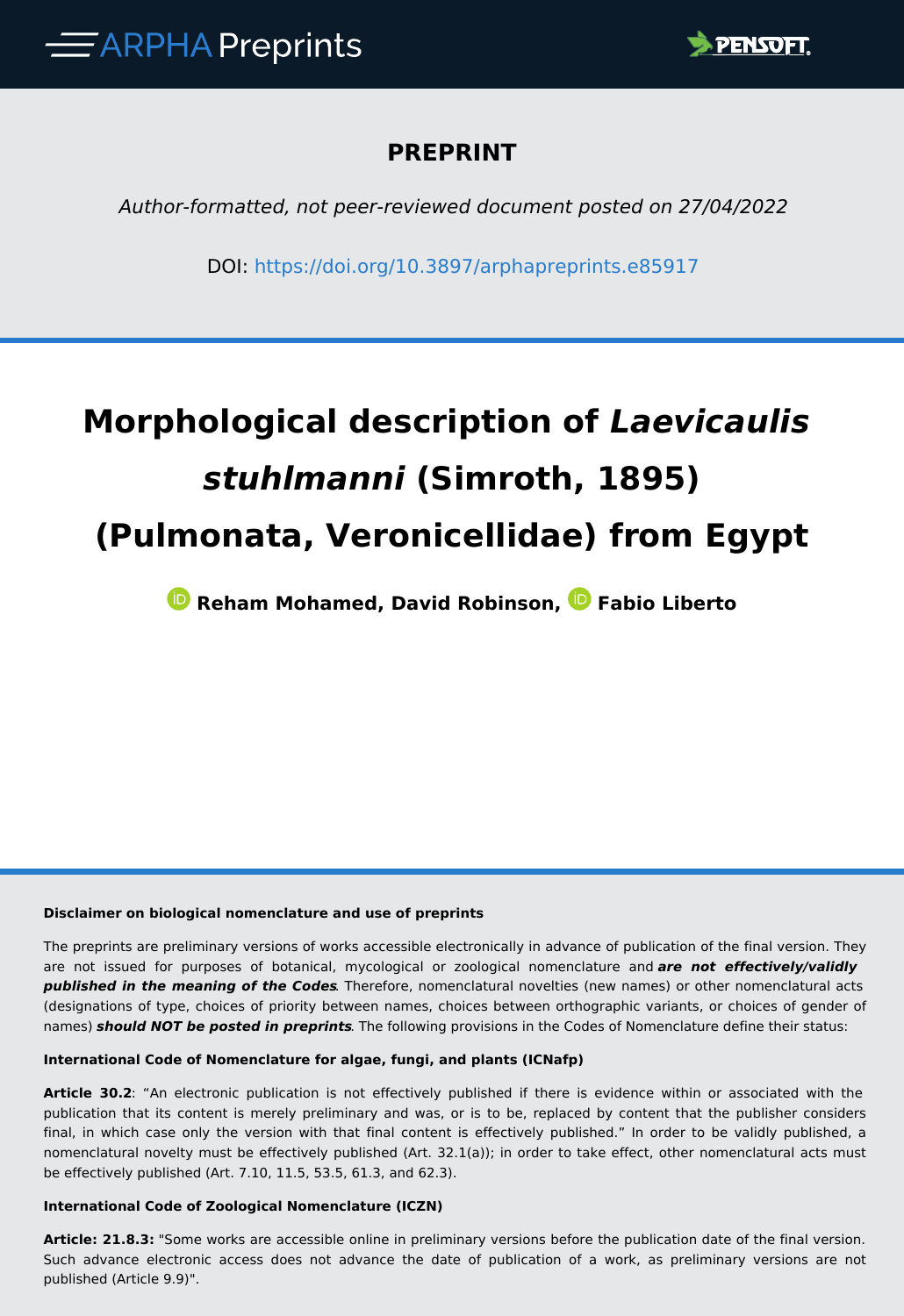# **Morphological description of** *Laevicaulis stuhlmanni* **(Simroth, 1895) (Pulmonata, Veronicellidae) from Egypt**

#### Reham Fathey Ali<sup>‡,§</sup>, David G Robinson<sup>I</sup>, Fabio Liberto<sup>¶</sup>

‡ Faculty of Agriculture, Cairo University, Giza, Egypt

§ Faculty of Organic Agriculture, Heliopolis University, Cairo, Egypt

| USDA APHIS PPQ National Malacology Laboratory, Philadelphia, Pennsylvania, United States of America

¶ Via del Giubileo Magno 93, 90015 Cefalù, Italy, Cefalù, Italy

Corresponding author: Reham Fathey Ali ([reham.ali@agr.cu.edu.eg](mailto:reham.ali@agr.cu.edu.eg))

# **Abstract**

#### **Background**

Terrestrial slugs are becoming abundant quarantine pests attacking many agricultural and horticultural crops as well as ornamental plants in Egyptian fields resulting in increasing loss of the commercial value and decreasing the economic quality .

Recently, a number of quarantine-significant terrestrial slugs have been recorded in Egyptian ornamental plant nurseries and gardens such as *Deroceras reticulatum* (O.F. Müller, 1774, *Deroceras laeve* (O.F. Müller, 1774) (Agriolimacidae), *Limacus flavus* (Linnaeus, 1758), *Ambigolimax valentianus* (d'A. de Férussac, 1821) (Limacidae) and *Laevicaulis alte* (d'A. de Férussac, 1821).

#### **New information**

This paper provides a detailed morphological and anatomical description of the veronicellid slug *Laevicaulis stuhlmanni* (Simroth, 1895) that has been recently recorded from Egypt. This population from Egypt is compared with *Laevicaulis striatus* recently reported and described from Libya and with available data in literature. Some notes and a distribution map of the veronicellids introduced in Northeastern Africa are provided.

## **Keywords**

Slug, taxonomy, morphology, genitalia, Northeastern Africa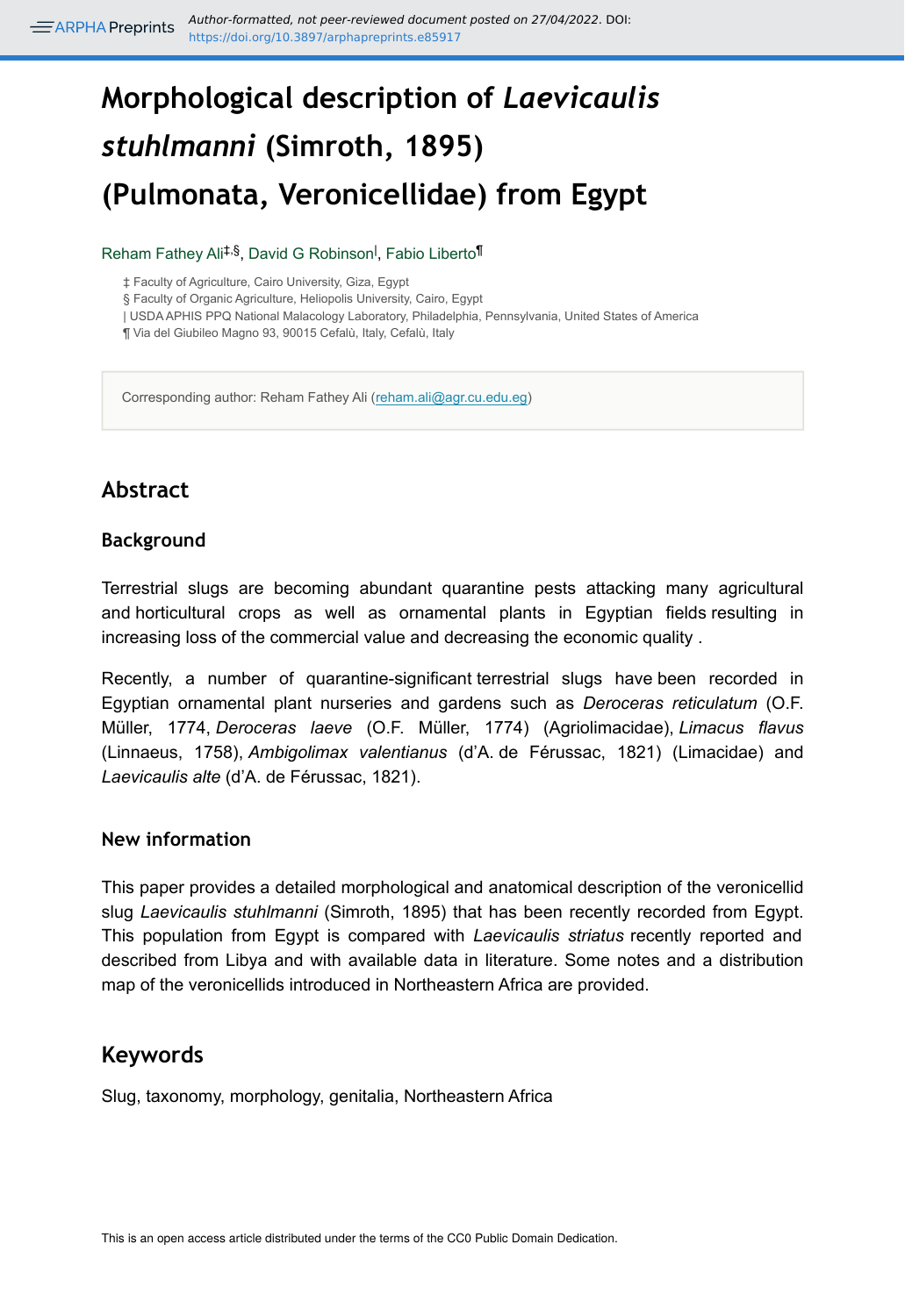## **Introduction**

The genus *Laevicaulis* Simroth, 1913 is native to sub-Saharan Africa. However, *Laevicaulis alte* (d'A. de Férussac, 1822) has been introduced by human activity to other areas of the world, where it has become abundant and causes considerable damage to agricultural crops ([Gomes and Thomé 2004\)](#page-8-0). Recently three *Laevicaulis* species have been reported in agricultural fields and gardens in north-eastern Africa: *Laevicaulis alte* and *Laevicaulis stuhlmanni* (Simroth, 1895) from Egypt ([Ali 2017a](#page-7-0), [Ali 2017b,](#page-7-1) [Ali and Robinson 2020](#page-7-2)) and *Laevicaulis striatus* (Simroth, 1896) from Libya ( [Liberto et al. 2021\)](#page-9-0). In this paper, the external morphology and genitalia of *Laevicaulis stuhlmanni* from Egypt is described in detail, comparing these characters in *Laevicaulis striata* from Libya and with the available literature data.

## **Materials and methods**

The slug species *Laevicaulis stuhlmanni* was collected from the indoor ornamental plants garden of a hotel located in El Gezira Street, on Gezira Island, El Zamalek district, Cairo, Egypt (30°03'27.4"N 31°13'28.1"E) in April 2016 in the late evening when they are typically more active. The specimens were collected from humid areas such as near irrigation tubes, close to water faucets, under leaf litter and stones. The collected samples were transferred to the Malacology laboratory, Department of Zoology and Agricultural Nematology, Faculty of Agriculture, Cairo University in Giza. The slugs were preserved in 85% ethanol and they were dissected as described in [Gomes et al. \(2013\)](#page-8-1). The specimens were measured by using electronic caliper for: total body length, total body width, foot length, foot width, width of right and left hyponota and the distance of the female genital pore from the posterior end of the slug body (n= 15), recording the external features and characters that are important in identifying the species. These include the position of the female genital pore, width of the foot relative to the hyponotum, in addition to the position and the shape of the anus.

The reproductive system was dissected out using a scalpel, scissors and needles. In the anatomical description, proximal denotes the part which is closest to the gonad and distal the part which is closest to the female sexual pore. All the specimens were studied by Nikon SMZ1500 stereomicroscope. Some organs of genitalia were measured by a digital gauge. Photographs were taken with a Nikon digital Sight DS-Fil camera attached to the Nikon SMZ155 stereomicroscope. Some drawings based on these photographs were made using CorelDraw X5.

## **Taxon treatment**

## *Laevicauli stuhlmanni* **(Simroth, 1895)**

• GBIF <https://www.gbif.org/species/11057552>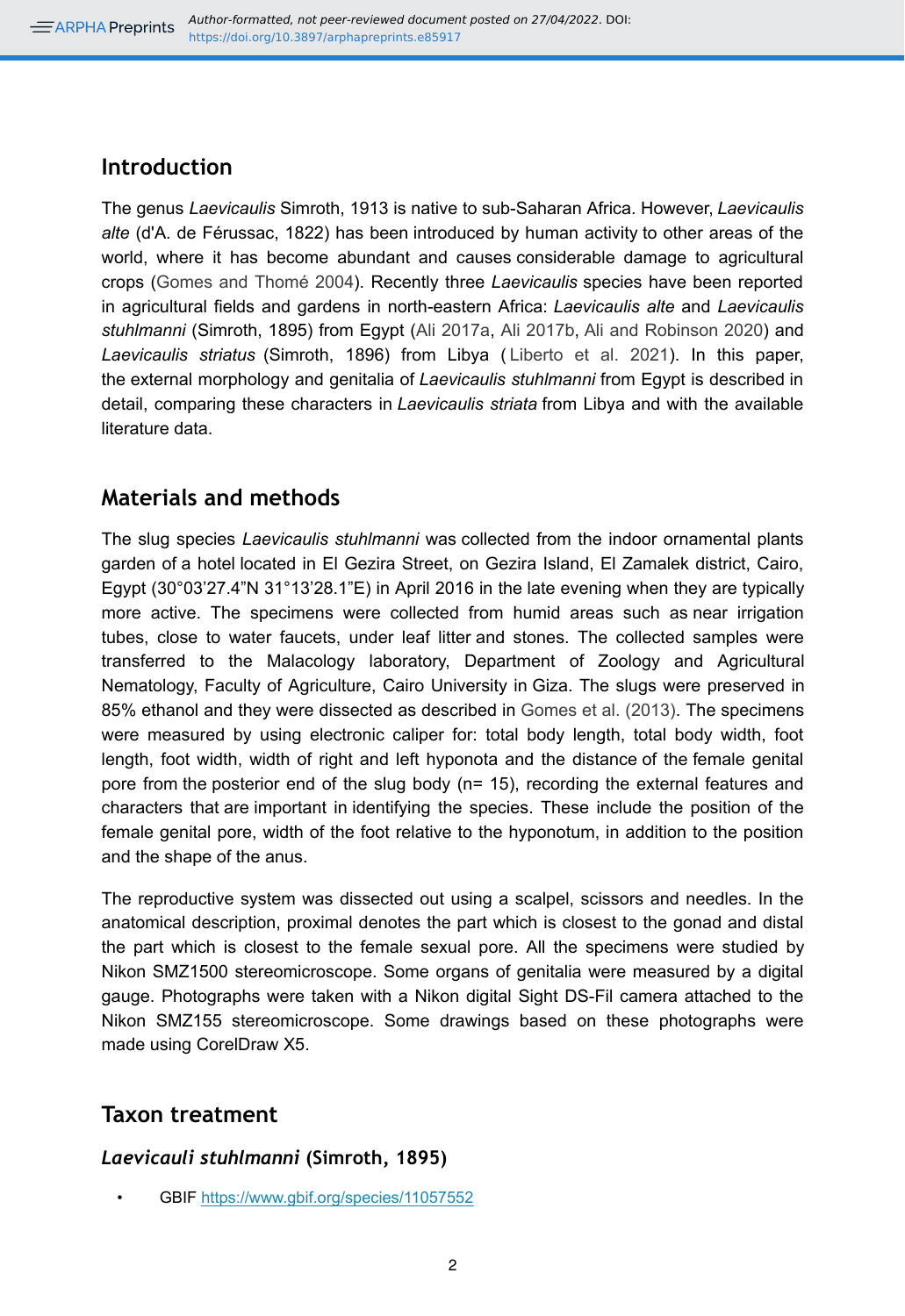- molluscabase<https://www.molluscabase.org/aphia.php?p=taxdetails&id=1255847>
- Encyclopedia of Life <https://eol.org/pages/52584426>
- Wikipedia [https://en.wikipedia.org/wiki/Laevicaulis\\_stuhlmanni](https://en.wikipedia.org/wiki/Laevicaulis_stuhlmanni)
- Barcode of Life [https://www.molluscabase.org/aphia.php?p=taxdetails&id=1335505](http://www.boldsystems.org/index.php/Public_RecordView?processid=https://www.molluscabase.org/aphia.php?p=taxdetails&id=1335505)

#### **Material**

a. scientificName: *Laevicaulis stuhlmanni* (Simroth, 1895); scientificNameID: urn:lsid:marinespecies.org:taxname:1255847; kingdom: Mollusca; class: Gastropoda; family: Veronicellidae; continent: Africa; country: Egypt; stateProvince: El Gezira Street, on Gezira Island, El Zamalek district; county: Egypt; samplingProtocol: collecting by hand and observation; year: 2006; month: 4; day: 15; habitat: garden; eventRemarks: collecting at late hours of night in activity periods; individualCount: 25; sex: hermaphrodite; lifeStage: juvenile and adults; preparations: whole animal (ETOH); catalogNumber: USDA 144250 ; occurrenceRemarks: found on grass in Marriot Hotel in Cairo; recordedBy: Reham Fathey Ali; institutionCode: USDA – USDA APHIS National Malacology Collection, Academy of Natural Sciences, Philadelphia, Pennsylvania, USA; collectionCode: "Terrestrial slugs"; basisOfRecord: PreservedSpecimen

#### **Description**

#### **General description of external shape**

Regarding the external morphology, the slug has flattened body; the notum has dark brown background, with a light longitudinal color band running down the center, in some specimens, it is reduced to very small or tiny dots (Fig. [1](#page-10-0)). Some specimens have a darker band on the both sides of the notum, these bands are connected together on the head and in the back, and could be thick or thin, or as rows of dark spots (Figs [1](#page-10-0), [2](#page-11-0) ).

This species laid multiple egg masses during its activity months. In Figs [1](#page-10-0), [2,](#page-11-0) the eggs look oval to spherical elongate and translucent. The eggs are joined together by a thin interconnecting thread producing a gradually spiral-like egg mass with distinct fecal ribbon deposited on the top of the eggs. The hyponata are a uniform light brown. The head has two pairs of tentacles that are hidden under the notum, the first (lower) shorter chemotactic pair and a longer (upper) pair of occular tentacles. The specimens of *Laevicaulis stuhlmanni,* preserved in alcohol had been measured (n=15) length 44.53  $\pm$  4.94 mm ranged 36-52 mm, width 15.87  $\pm$  2.1 mm ranged 12-19 mm, foot length 37.87  $\pm$  7.56 mm ranged from 23–48 mm, foot width 5.7  $\pm$  1.71 mm ranged from 4-9 mm, right hyponota width  $5.17 \pm 1.28$  mm ranged from 3-7 mm, left hyponota width 5.00 ± 1.36 mm ranged from 3-7 mm.

#### **Diagnosis**

#### **Genitalia description:**

The male genital pore is located anteriorly on the body surface below the mouth and the female genital pore in the left hyponotum in the posterior portion of the body. The male genital complex is composed of two parts, the phallus *sensu stricto* and the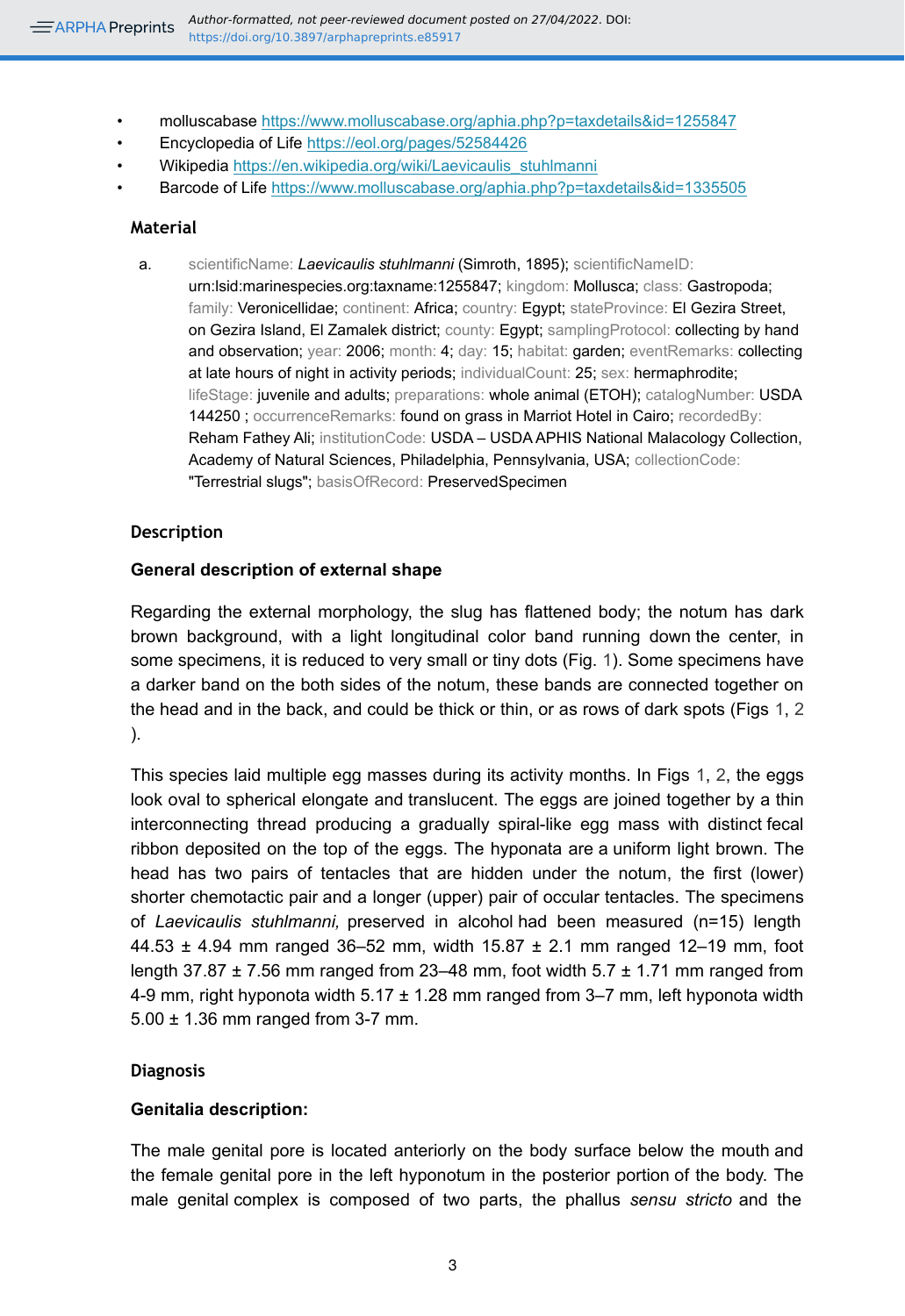phallic gland, both are enclosed in a muscular sheath that shares a common atrium and connects to the male genital pore.

The phallus is slender (Figs [3,](#page-12-0) [4\)](#page-13-0) and has a sub-distal annular swelling. In some specimens the phallus is less slender, with a distal swelling, caused by the invagination of the distal part.

The phallic gland is composed of a conical papilla that rises from a vase-shaped base, on the opposite side there are a number digitiform tubules. The digitiform tubules number ranged from ten to seventeen, averaging  $12.5 \pm 1.8$  tubules. In three specimens, it was noticed that one of the tubules branched into two smaller tubules (Fig. [3\)](#page-12-0).

The gland papilla is at the same level with phallus papilla tip in some samples, or higher (Figs [5,](#page-14-0) [6\)](#page-15-0). However, two specimens the phallus papilla stalk was longer than gland papilla or not at the same level (Fig. [7](#page-16-0)).

The papilla of the phallic gland is pointed conical and different in length and width relative to its base in each individual; at the base of the papilla four to five thin lines of wrinkles can be seen as a result of contracting and expanding of the papilla during the mating process; up to seven to twelve thin lines wrinkles differed as indication of number of mating process times as as individual variation (Fig. [7](#page-16-0)).

The female genitalia characterized by hermaphroditic gonad (ovotestis) of more or less oval shape, with rounded acini; from it arises a convoluted hermaphroditic duct; the albumen gland is conic and very large; it is followed by a large and convoluted ovispermiduct; the vas deferens can be divided into four parts: the proximal posterior vas deferens (from the fertilization complex, to the prostatic gland) the distal posterior vas deferens (from the prostate to the ligament duct) the middle vas deferens (from the ligament duct, in anterior direction inside the integument) and the anterior vas deferens (from the exit of the tegument to the phallus); prostatic gland is dark yellow to pale coffee color and smoother in surface; the ligament duct is a short duct that connect the middle vas deferens to the short duct of the bursa copulatrix; bursa copulatrix is large and oval (Fig. [8\)](#page-17-0). The distribution map of *Laevicaulis stuhlmanni, Laevicaulis alte* and *Laevicaulis striatus* are illustrated in Africa (Fig. [9\)](#page-18-0).

#### **Distribution**

The slug species *Laevicaulis stuhlmanni* were collected from the indoor ornamental plants garden of a hotel located in El Gezira Street, on Gezira Island, Cairo, El Zamalek district, Egypt (30°03'27.4"N 31°13'28.1"E).

#### **Biology**

The species *Laevicaulis stuhlmanni was* reported for the first time under the *nomen nudum L. stuhlmanni aegypti* ([Ali 2017a,](#page-7-0) [Ali 2017b\)](#page-7-1), and the biological attributres such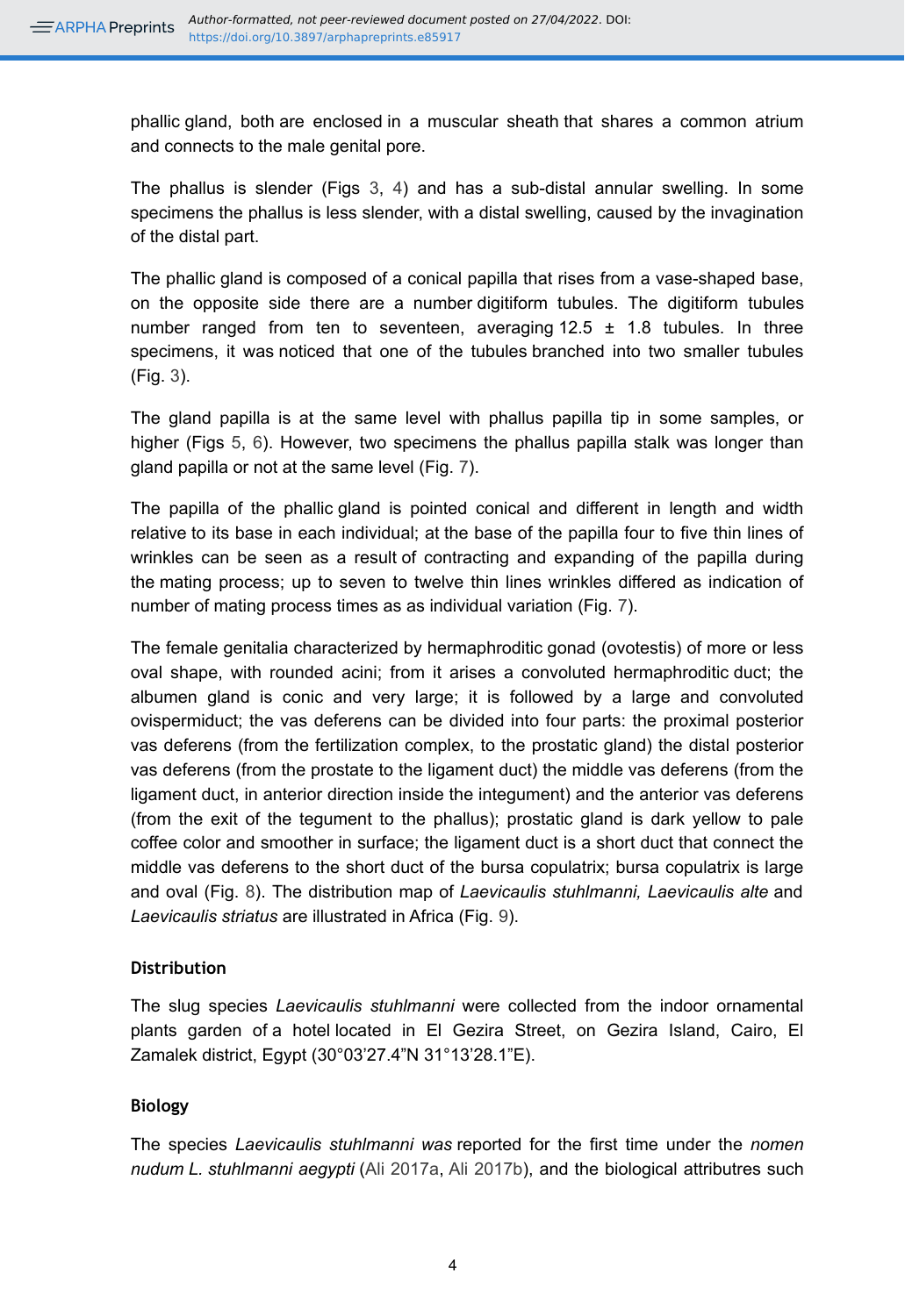as life cycle, reproductive output, generation period and life span had been documented and described.

As in all veronicellid species, the slug is a hermaphrodite possessing both male and female genitalia and self-fertilization can occur. However, no cross-fertilization was observed for this species under laboratory conditions. The reproductive season of this species starts in March, when the temperature rises, and lasts until November. Incubation period ranges from 10 to 19 days at a temperature of 30°C and a humidity between 52 % and 64 %. The oviposition period averaged 23 days, each slug can produce about five egg clutches with average 47 eggs/clutch under laboratory conditions. *Laevicaulis stuhlmanni* reaches sexual maturity after 53 to 115 days after hatching, depending on environmental conditions. Total life span ranged between 127 to 188 days.

#### **Taxon discussion**

*Laevicaulis stuhlmanni* is a leatherleaf slugs native of eastern central Africa (Congo, Ruanda, Burundi). It is phytophagous and often occurs in large numbers beneath decaying vegetation in its natural habitat but also in commercial plantations. *Laevicaulis stuhlmanni* is usually active during the night while it is buried in the ground during the day. It is a protandric hermaphrodite and member of a genus that includes some widespread and invasive pests such as *Laevicaulis alte*.

#### **Taxonomic remarks**

The systematics of the genus *Laevicaulis* is uncertain, due to the description of several taxa in the second half of the 1800s based on the external characters such as body color and body mesurments of the slug that not always usufel in species identification espicially in veronicellid group or on inadequate descriptions of the genitalia. *Laevicaulis stuhlmanni* has two described subspecies, but their validity is questionable.

*Laevicaulis striatus* and *L. stuhlmanni* have similar female genitalia and phallic gland. However, the phallus in the two species has a different apex.

In ([Simroth 1895](#page-9-1): 62), the original description of *L. stuhlmanni* describes a cylindrical phallus, slightly tapered distally, with a flat terminal disk, in the middle of which the sperm duct opens.

The descriptions and figures of *L. stuhlmanni* in [Simroth \(1896\):](#page-9-2) 18, Pl. 3, figs. 6 B-C, and the synonym *Vaginula aequatorialis*) and those of [Forcart \(1953\)](#page-8-2): 74-76, Pl. 5, figs. 1 A-E are consistent with the original description of *L. stuhlmanni*. However, part of Forcart's description of *L. stuhlmanni* ([Forcart 1953](#page-8-2): 75, Pl. 4 figs 10 A-B) is not consistent with *L. stuhlmanni*'s original description, while it fits well to *L. striatus* of the same Forcart's paper ([Forcart 1953\)](#page-8-2).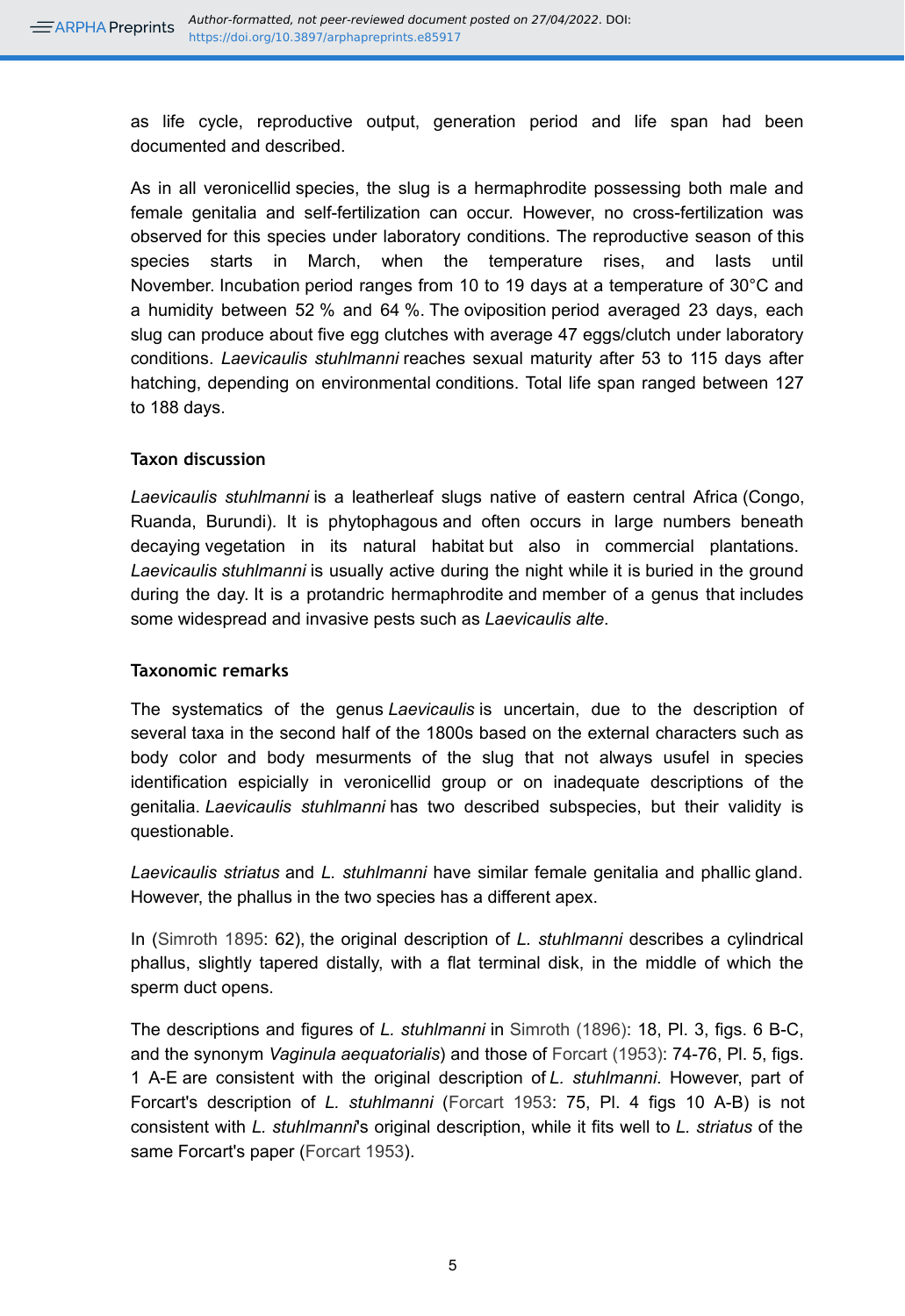[Simroth \(1896\)](#page-9-2) describes the new species *Vaginula striata* based on external features of sexually immature specimens. In ([Forcart 1953](#page-8-2): 79-86, Pl. 5, figs 3 A, C) reviews *L. striatus* based on adult specimens sampled in the type locality. These specimens are characterized by the phallus with a subdistal annular swelling.

The important character is that *L. stuhlmanni* has a phallus with a flat terminal disc, while *L. striatus* has a phallus with a subdistal annular swelling.

However, as shown by [Colosi \(1927\)](#page-8-3) for *L. somalicus* ([Colosi 1927](#page-8-3)) and as evidenced by [Forcart \(1953\)](#page-8-2) (P1. 4, Fig. 10; P1. 5, Figs. 1, 3) for *L. stuhlmanni* and *L. striatus*, the length of the phallus and the shape of the phallic apex are variable according to the contraction or erection of the phallus, therefore it cannot be excluded that *L. striatus* is a synonym of *L. stuhlmanni*. Pending a modern taxonomic review involving a molecular analysis of the *stuhlmanni/striatus* group, we prefer to attribute the population examined here and the one reported from Libya as *L. striatus* (Simroth, 1896) in [Liberto](#page-9-0) [et al. \(2021\)](#page-9-0) to the older taxon *L. stuhlmanni* (Simroth, 1895). The *L. stuhlmanni*  populations described by [Forcart \(1953\)](#page-8-2) have a variable external color: greyish, reddish, yellow, brown or blackish-brown, the sole is unicolored blackish always much darker than the hyponota or light with blackish margin ("subspecies" *atrolimabratus*).

*Laevicaulis stuhlmanni* from Egypt and Lybia has an external coloration more similar to that described by [Forcart \(1953\)](#page-8-2) for *L. striatus*: notum redish-brown, yellow or greenishbrown unicolored or with a median stripe, flanked on each side by two rows of irregular dark spots or stripes; hyponota and foot lighter than the notum.

The length of the phallus stalk in [Forcart \(1953\)](#page-8-2) (when not contracted) is similar to that measured in the population from Cairo i.e. one or one and a half times the length of the papilla of the phallic gland, whereas in the populatios from Benghazi it is longer, i.e. two and a half times.

Recently, [Ali and Robinson \(2020\)](#page-7-2) recorded *Laevicaulis alte* from Abo Rawash, Giza, Egypt. *L. alte* is distinguished from *L. stuhlmanni* by having a very dark notum with a pale thin well-defined white or creamy line on the dorsal surface, running of the length of the body; the lighter hyponota have a creamy or gray in color; both surfaces minutely granular; the phallus with a sub-basal annular swelling [\(Grimpe and Hoffmann 1925](#page-8-4), [Forcart 1953](#page-8-2), [Benthem-Jutting 1952,](#page-8-5) [Brodie and Barker 2012,](#page-8-6) [Prakash et al. 2015](#page-9-3)).

## **Discussion**

The Veronicellidae is a common phytophagous family, occurring mainly in the tropical and subtropical areas of America, Asia, and Africa [\(Baker 1926](#page-7-3), [Aguayo 1965,](#page-7-4) [Naranjo-García](#page-9-4) [and Thomé 2007](#page-9-4), [Robinson et al. 2009](#page-9-5)) and to be found in tropical and subtropical region that occurs mainly in Central and South America [\(Thomé 1993](#page-9-6), [Santin and Miquel 2015](#page-9-7), [Oliveira Rocha 2019](#page-9-8)) Sub-Saharan Africa i.e. Democratic Republic of Congo (formerly Zaire), Malawi, South Africa, and Tanzania [\(Forcart 1953,](#page-8-2) [Herbert and Kilburn 2004](#page-8-7), Rowson [B et al. 2017\)](#page-9-9), Southern and Southeast Asia, Hawaii [\(Hata et al. 1997](#page-8-8), [Kim et al.](#page-9-10)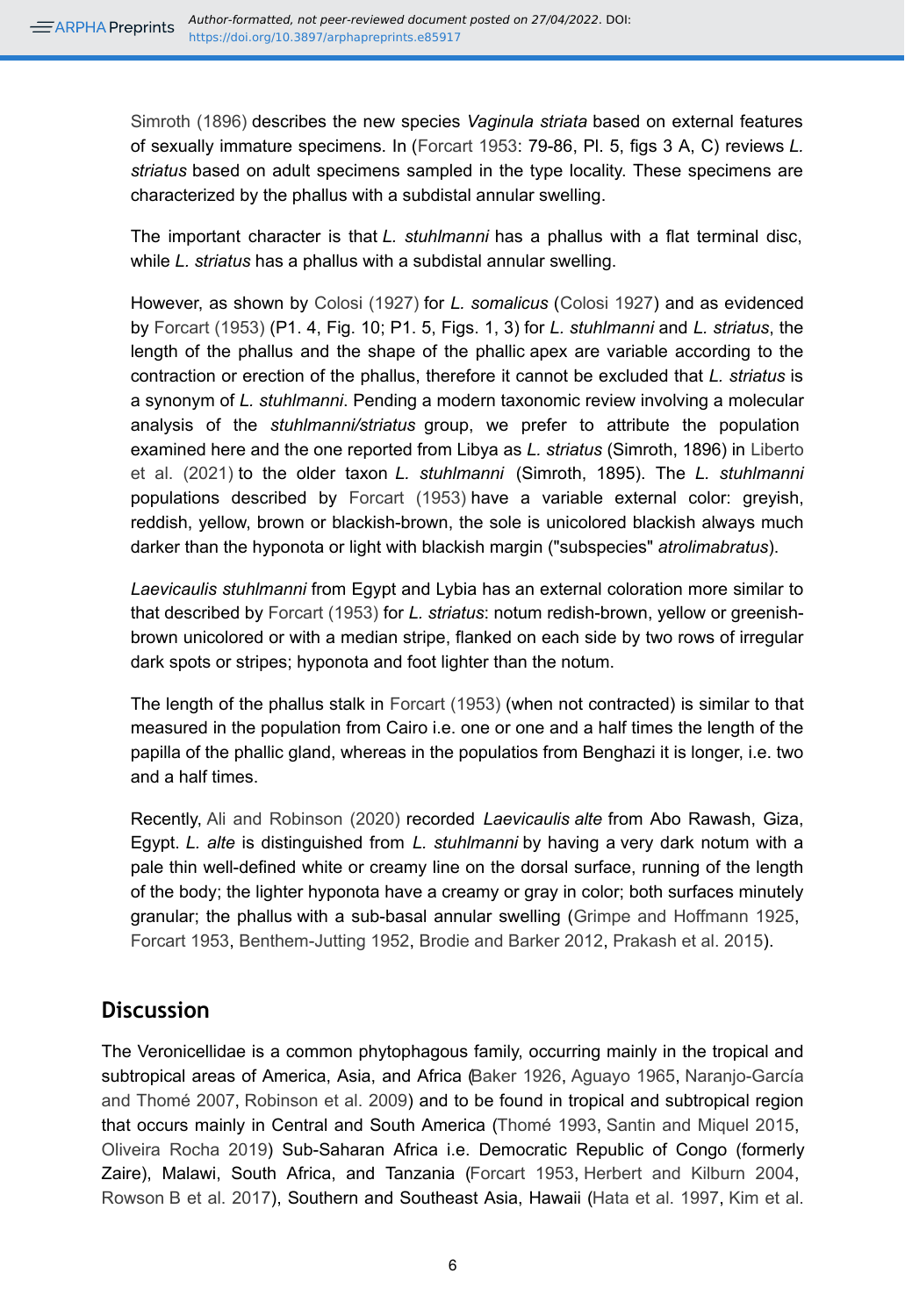[2016](#page-9-10)) and Indian Ocean Islands ([Herbert and Kilburn 2004\)](#page-8-7), with a first record to find the slug species *Semperula wallacei* (Issel, 1874) (Veronicellidae) in Japan [\(Hirano et al. 2018](#page-8-9) ). The slugs are typically hermaphroditic and lack an internal shell or calcareous particles ( [Gude 1914,](#page-8-10) [Runham and Hunter 1970,](#page-9-11) [Barker 2001\)](#page-8-11).

Members of the Veronicellidae are potentially very serious agricultural pests causing great economic loss for important field crops, being voracious plant feeders, and as vectors of parasites affecting humans and livestock as well as carriers for plant diseases ([Gomes and](#page-8-12) [Thomé 2001](#page-8-12)). In Central and South America some species are intermediate hosts of parasitic nematodes such as *Angiostrongylus costaricensis* causing abdominal angiostrongyliasis, and the rat lungworm *Angiostrongylus cantonensis* that is the etiologic agent of eosinophilic meningitis in Pacific Islands [\(Caldeira et al. 2007](#page-8-13)). The emergence of this new reported slug pest is due to unsuccessful quarantine barriers and plant protection regulations. We are establishing initial wide database of well-identified invasive gastropods that are found in some Egyptian fields with more new reported species that have been added to the list as potential agricultural pests [\(Ali and Robinson 2020](#page-7-2)). The present work recognizes *Laevicaulis stuhlmanni* as a species recently introduced to Egypt with a potentially rapid expansion in cultivated fields and irrigated gardens, with consequent damage to field crops and ornamental plants.

## **Acknowledgements**

We are grateful to the Binational Fulbright Commission in Egypt for funding R. F. Ali for her research and stay in USA.

# **References**

- <span id="page-7-4"></span>• Aguayo CG (1965) Sobre el status de *Veronicella portoricensis* (Mollusca: Pulmonata). Caribbean Journal of Science 5 (1-2): 25‑28. URL: [https://academic.uprm.edu/](https://academic.uprm.edu/publications/cjs/VOL05/P025-028.PDF) [publications/cjs/VOL05/P025-028.PDF](https://academic.uprm.edu/publications/cjs/VOL05/P025-028.PDF)
- <span id="page-7-0"></span>• Ali RF (2017a) The influence of overcrowding on the biology of veronicellid slug *Laevicaulis stuhlmanni aegypti* Ali & Robinson, a new subspecies record in Egypt under laboratory conditions. The Egyptian Journal of Experimental Biology (Zoology) 13 (2): 187‑192. <https://doi.org/10.5455/egysebz.20170717094859>
- <span id="page-7-1"></span>• Ali RF (2017b) Laboratory observations of the veronicellid slug biology *Laevicaulis stuhlmanni aegypti* Ali & Robinson, a new subspecies and record in Egyptian agrosystem. Egyptian Academic Journal of Biological Sciences, B. Zoology 9 (2): 1‑11. <https://doi.org/10.21608/EAJBSZ.2017.13434>
- <span id="page-7-2"></span>• Ali RF, Robinson DG (2020) Four records of new to Egypt gastropod species including the first reported tropical leather leaf slug *Laevicaulis alte* (d'A. de Férussac, 1822) (Pulmonata: Veronicellidae). Zoology and Ecology 30 (2): 138-156. [https://doi.org/](https://doi.org/10.35513/21658005.2020.2.8) [10.35513/21658005.2020.2.8](https://doi.org/10.35513/21658005.2020.2.8)
- <span id="page-7-3"></span>• Baker HB (1926) Veronicellidae from British Guiana. Proceedings of the Academy of Natural Sciences of Philadelphia 78: 29‑34.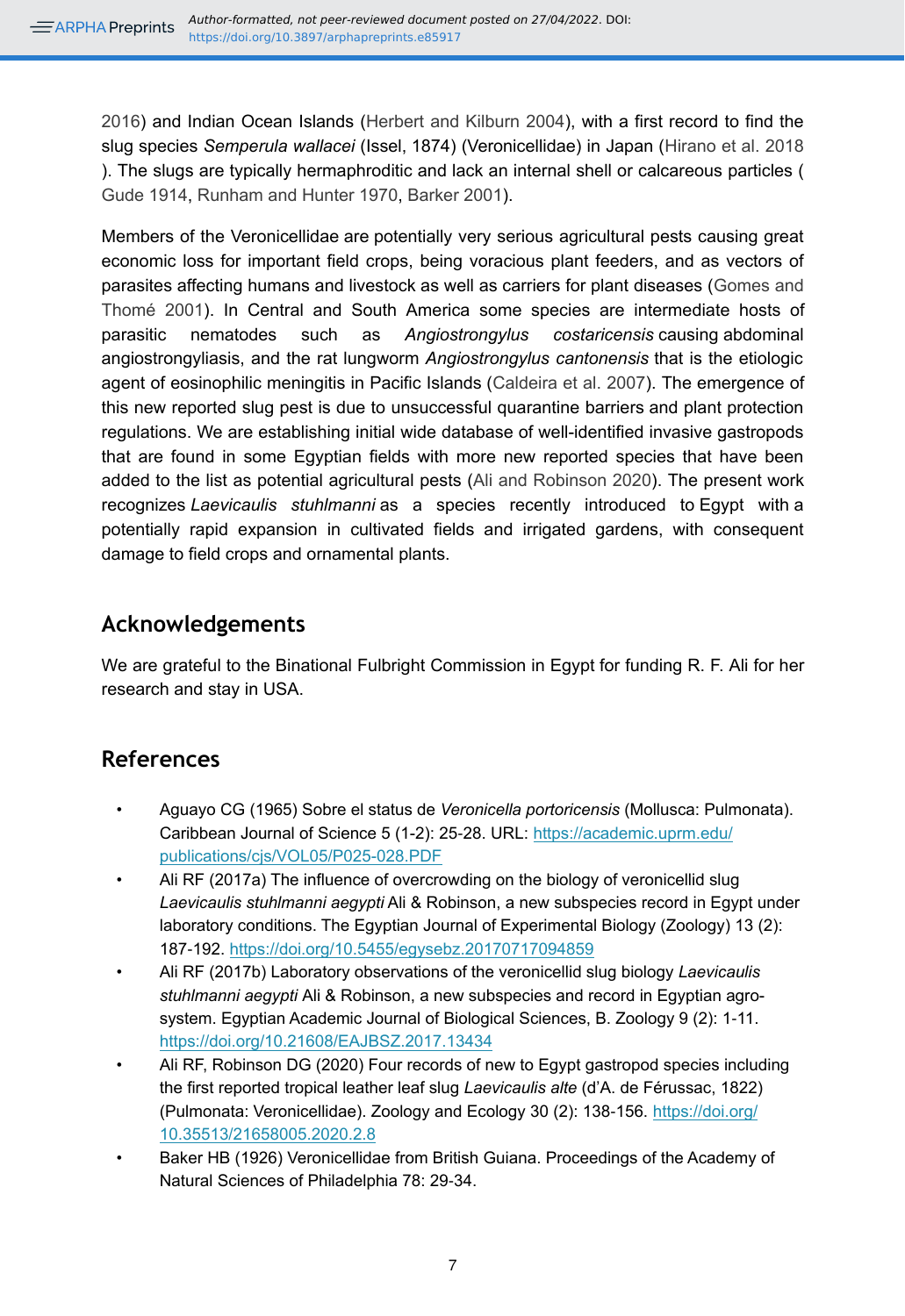- <span id="page-8-11"></span>• Barker GM (2001) The biology of terrestrial molluscs. CABI Publishing, Wallingford, UK, 558 pp pp.<https://doi.org/10.1079/9780851993188.0000>
- <span id="page-8-5"></span>• Benthem-Jutting WSSv (1952) III. Critical revision of the Javanese pulmonate landsnails of the families Ellobiidae to Limacidae, with an appendix on the Helicarionidae. Treubia 21 (2): 291‑435.
- <span id="page-8-6"></span>• Brodie G, Barker GM (2012) *Laevicaulis alte* (Férussac, 1822). Family Veronicellidae. USP Introduced Land Snails of the Fiji Islands Fact Sheet Series, 3. URL: [https://](https://repository.usp.ac.fj/5436/1/Laevicaulis_alte-_Ferussac-1822.pdf) [repository.usp.ac.fj/5436/1/Laevicaulis\\_alte-\\_Ferussac-1822.pdf](https://repository.usp.ac.fj/5436/1/Laevicaulis_alte-_Ferussac-1822.pdf)
- <span id="page-8-13"></span>• Caldeira RL, Mendonça CLG, Goveia CO, Lenzi HL, Graeff-Teixeira C, Lima WS, Mota EM, Pecora IL, Medeiros AMZ, Carvalho OS (2007) First record of molluscs naturally infected with *Angiostrongylus cantonensis* (Chen, 1935) (Nematoda: Metastrongylidae) in Brazil. Memórias do Instituto Oswaldo Cruz, Rio de Janeiro 102 (7): 887‑889. [https://](https://doi.org/10.1590/S0074-02762007000700018) [doi.org/10.1590/S0074-02762007000700018](https://doi.org/10.1590/S0074-02762007000700018)
- <span id="page-8-3"></span>• Colosi G (1927) Nota sopra alcuni Vaginulidi. Bollettino della Società dei Naturalisti di Napoli 39: 271-279. URL: [https://www.biodiversitylibrary.org/item/254973#page/6/mode/](https://www.biodiversitylibrary.org/item/254973#page/6/mode/1up) [1up](https://www.biodiversitylibrary.org/item/254973#page/6/mode/1up)
- <span id="page-8-2"></span>• Forcart L (1953) The veronicellidae of Africa (Mollusca, Pulmonata). Annales du Musée du Congo Belge, Sciences Zoologiques 23: 1‑110.
- <span id="page-8-12"></span>• Gomes SR, Thomé JW (2001) Anatomia comparada de cinco espécies da família Veronicellidae (Gastropoda, Soleolifera) ocorrentes nas regiões Australiana e Oriental. Biociências 9: 137-151. URL: <https://eurekamag.com/research/038/083/038083913.php>
- <span id="page-8-0"></span>• Gomes SR, Thomé JW (2004) Diversity and distribution of the Veronicellidae (Gastropoda: Soleolifera) in the oriental and australian Biogeographical regions. Memorias of the Queensland Museum 49: 589‑601. URL: [https://](https://www.semanticscholar.org/paper/Diversity-and-distribution-of-the-veronicellidae-in-Gomes-Thom%C3%A9/80c47cf7ca5c121cc0dfb216099128dc45edde83) [www.semanticscholar.org/paper/Diversity-and-distribution-of-the-veronicellidae-in-](https://www.semanticscholar.org/paper/Diversity-and-distribution-of-the-veronicellidae-in-Gomes-Thom%C3%A9/80c47cf7ca5c121cc0dfb216099128dc45edde83)[Gomes-Thom%C3%A9/80c47cf7ca5c121cc0dfb216099128dc45edde83](https://www.semanticscholar.org/paper/Diversity-and-distribution-of-the-veronicellidae-in-Gomes-Thom%C3%A9/80c47cf7ca5c121cc0dfb216099128dc45edde83)
- <span id="page-8-1"></span>• Gomes SR, Robinson DG, Zimmerman FJ, Obregón O, Barr NB (2013) Morphological and molecular analysis of the andean slugs *Colosius confusus*, n. sp., A newly recognized pest of cultivated flowers and coffee from Colombia, Ecuador and Peru, and *Colosius pulcher* (Colosi, 1921) (Gastropoda, Veronicellidae). Malacologia 56 (1-2): 1‑30.<https://doi.org/10.4002/040.056.0201>
- <span id="page-8-4"></span>• Grimpe G, Hoffmann H (1925) Die Nacktschnecken von Neu-Caledonien, den Loyalty-Inseln und den Neuen Hebriden. Nova Caledonia; A. Zoologie 3 (3): 337‑476.
- <span id="page-8-10"></span>• Gude GK (1914) The Fauna of British India, including Ceylon and Burma. Mollusca. II. (Trochomorphidae—Janellidae). Taylor and Francis, London, 520 pp.
- <span id="page-8-8"></span>• Hata TY, Hara AH, Hu BKS (1997) Molluscicides and mechanical barriers against slugs, *Vaginula plebeia* Fischer and *Veronicella cubensis* (Pfeiffer) (Stylommatophora: Veronicellidae). Crop Protection 16 (6): 501‑506. [https://doi.org/10.1016/](https://doi.org/10.1016/S0261-2194(97)00034-3) [S0261-2194\(97\)00034-3](https://doi.org/10.1016/S0261-2194(97)00034-3)
- <span id="page-8-7"></span>• Herbert D, Kilburn D (2004) Field guide to the land snails and slugs of eastern South Africa. Pietermaritzburg: Natal. Museum, South Africa, 336 pp. URL: [https://](https://www.worldcat.org/title/field-guide-to-the-land-snails-and-slugs-of-eastern-south-africa/oclc/57564015) [www.worldcat.org/title/field-guide-to-the-land-snails-and-slugs-of-eastern-south-africa/](https://www.worldcat.org/title/field-guide-to-the-land-snails-and-slugs-of-eastern-south-africa/oclc/57564015) [oclc/57564015](https://www.worldcat.org/title/field-guide-to-the-land-snails-and-slugs-of-eastern-south-africa/oclc/57564015)
- <span id="page-8-9"></span>• Hirano T, Yamazaki D, Uchida S, Saito T, Chiba S (2018) First record of the slug species *Semperula wallacei* (Issel, 1874) (Gastropoda: Eupulmonata: Veronicellidae) in Japan. BioInvasions Records 8 (2): 258‑265. <https://doi.org/10.3391/bir.2019.8.2.07>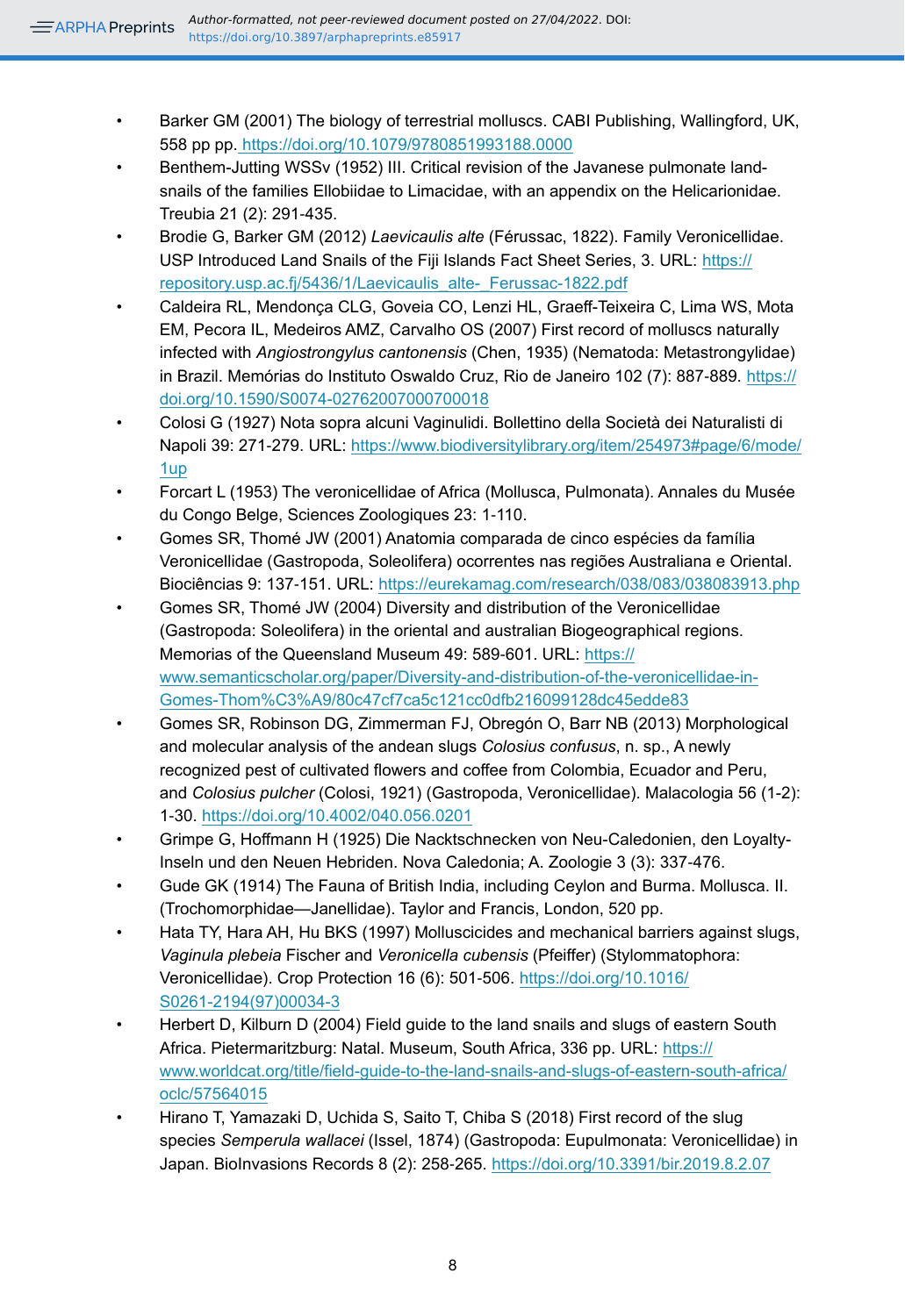- <span id="page-9-10"></span>• Kim JR, Hayes KA, Yeung NW, Cowie RH (2016) Identify and distribution of introduced slugs (Veronicellidae) in the Hawaiian and Soman Islands. Pacific Science 70 (4): 477‑493. <https://doi.org/10.2984/70.4.7>
- <span id="page-9-0"></span>• Liberto F, Abusneina A, Sparacio I (2021) New data on slugs and semi-slugs from Cyrenaica (north-eastern Libya) (Parmacellidae, Limacidae, Agriolimacidae, Veronicellidae). Biodiversity Journal 12 (2): 325‑334. [https://doi.org/10.31396/](https://doi.org/10.31396/Biodiv.Jour.2021.12.2.325.334) [Biodiv.Jour.2021.12.2.325.334](https://doi.org/10.31396/Biodiv.Jour.2021.12.2.325.334)
- <span id="page-9-4"></span>• Naranjo-García E, Thomé JW (2007) A review of the Veronicellidae from Mexico (Gastropoda: Soleolifera). Revista Mexicana de Biodiversidad 78: 41‑50.
- <span id="page-9-8"></span>• Oliveira Rocha CA (2019) Estratégia de história de vida e recaracterizaçao morfológica Sarasinula linguaeformis (Semper, 1885) (Eupulmonata, Veronicellidae). M.Sc. Universidade Federal de Juiz de Fora, Juiz de Fora
- <span id="page-9-3"></span>• Prakash S, Verma AK, Mishra BP (2015) Anatomy of digestive tract of the Indian garden slug, *Laevicaulis alte* (Férussac, 1822). International Journal of Fauna and Biological Studies 2 (6): 38-40. URL: [https://www.faunajournal.com/archives/2015/vol2issue6/](https://www.faunajournal.com/archives/2015/vol2issue6/PartA/2-6-14.1.pdf.) [PartA/2-6-14.1.pdf.](https://www.faunajournal.com/archives/2015/vol2issue6/PartA/2-6-14.1.pdf.)
- <span id="page-9-5"></span>• Robinson DG, Hovestadt A, Fields A, Breure ASH (2009) The land Mollusca of Dominica (Lesser Antilles), with notes on some enigmatic or rare species. Zoologische Mededelingen 83 (13): 615‑650. URL:<https://repository.naturalis.nl/pub/311940>
- <span id="page-9-9"></span>• Rowson B, Paustian M, Goethem JV (2017) New species and records of terrestrial slugs from East Africa (Gastropoda, Urocyclidae, Veronicellidae, Agriolimacidae). ZooKeys 723: 11‑42. <https://doi.org/10.3897/zookeys.723.21817>
- <span id="page-9-11"></span>• Runham NW, Hunter PJ (1970) Terrestrial Slugs. Hutchinson & Co, London, 184 pp.
- <span id="page-9-7"></span>• Santin RA, Miquel SE (2015) Veronicellidae in Argentina: taxonomy, morphology and distribution (Mollusca: Gastropoda: Systellomatophora). Archiv für Molluskenkunde 144 (2): 105‑123. <https://doi.org/10.1127/arch.moll/1869-0963/144/105-123>
- <span id="page-9-1"></span>• Simroth H (1895) Uber die von Herrn Dr. Stuhlmann im Innern von Ostafrika gesammelten Nacktschnecken. Sitzungsberichte der Naturforschenden Gesellschaft zu Leipzig 19 (21): 51‑77.
- <span id="page-9-2"></span>• Simroth H (1896) Nacktschnecken. In: Möbius, K. Deutsch-Ost-Afrika. Die Thierwelt Ost-Afrika und der Nachbargebiete. Wirbellose Thiere 4 (4): 1‑23.
- <span id="page-9-6"></span>• Thomé JW (1993) Estado atual da sistemática dos Veronicellidae (Mollusca; Gastropoda) americanos com comentários sobre sua importância econômica, ambiental e na saúde. Biociências, Porto Alegre 1: 61‑75.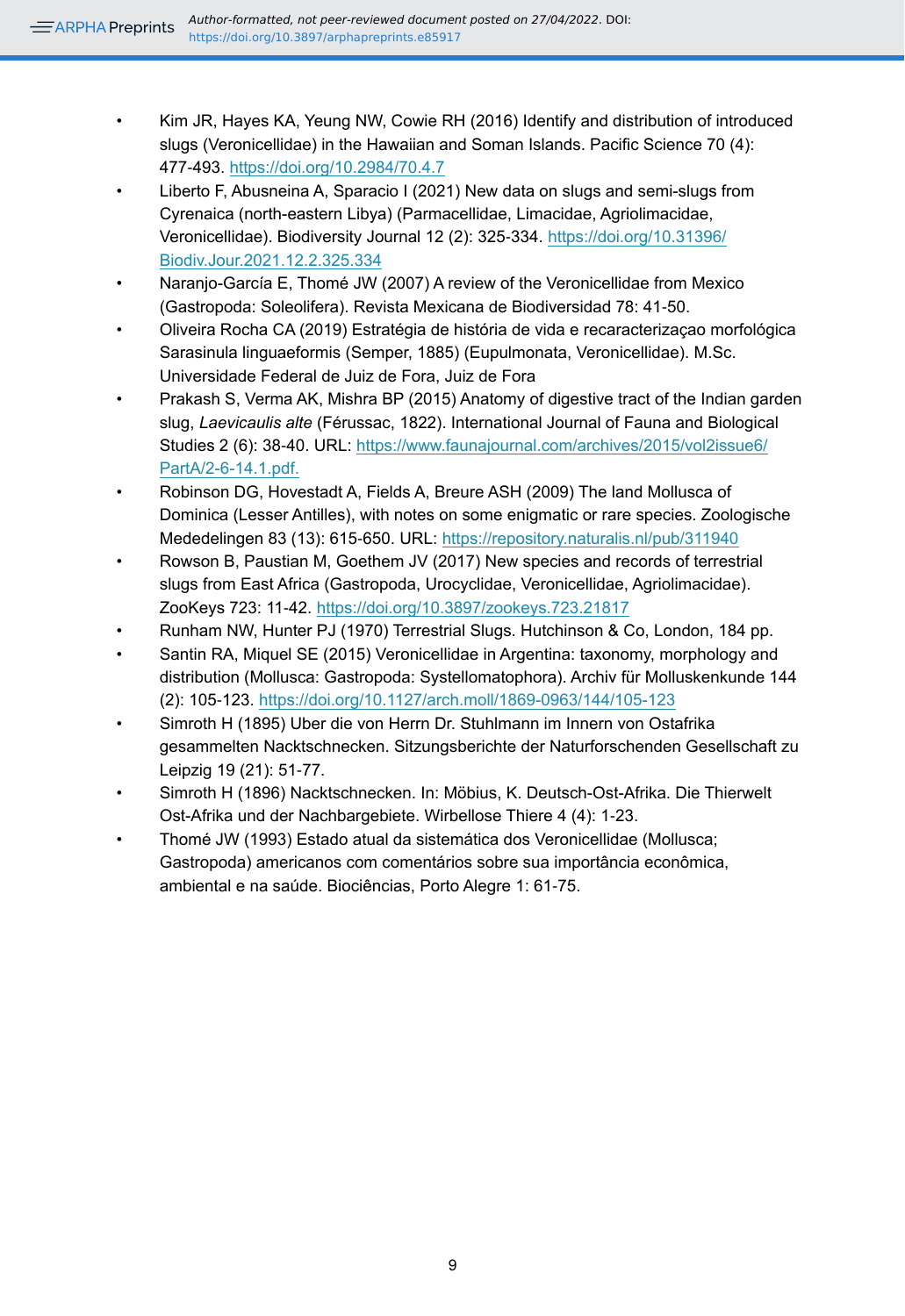<span id="page-10-0"></span>

#### Figure 1.

*Laevicaulis stuhlmanni* (Simroth, 1895) Gezira Island, Cairo, Egypt; external morphology and coloration, the photos include the egg masses of this species. The eggs are joined together by a thin interconnecting thread that forming spiral-like egg mass.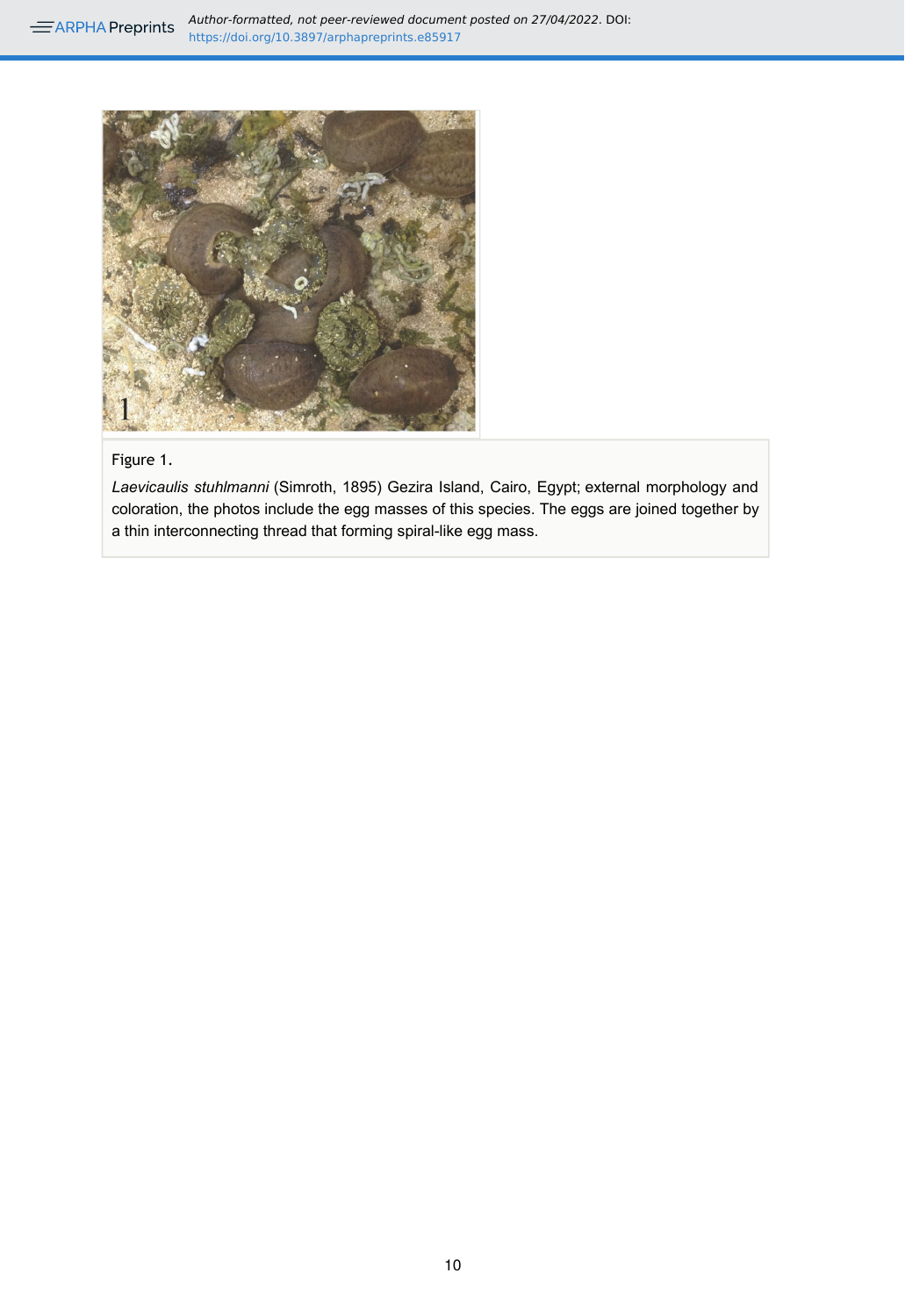<span id="page-11-0"></span>

## Figure 2.

*Laevicaulis stuhlmanni* (Simroth, 1895) Gezira Island, Cairo, Egypt and deposited eggs that darker in color ready to hatch and covered with distinct fecal ribbon on the top of the eggs.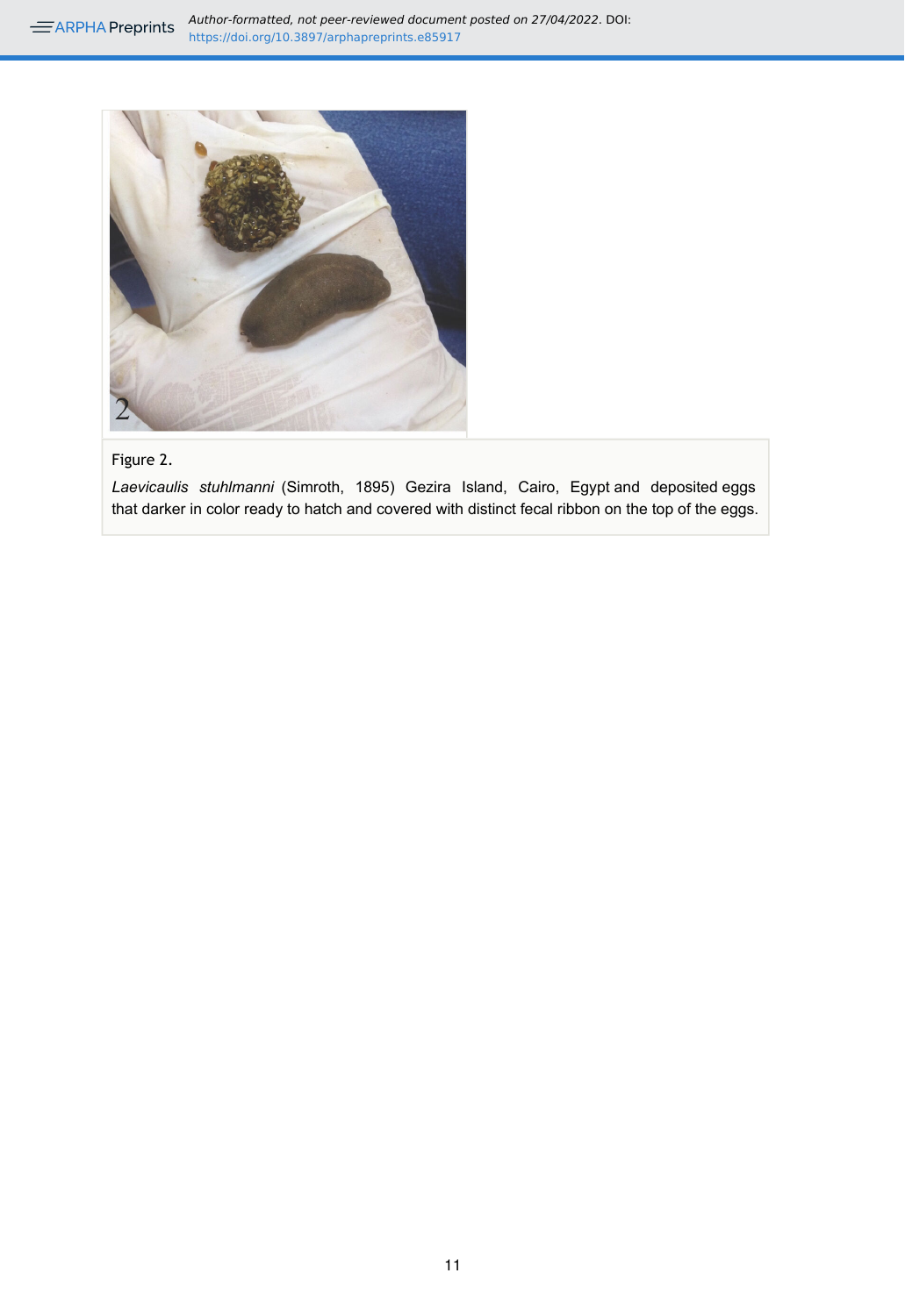**AUTHOR-Formatted, not peer-reviewed document posted on 27/04/2022. DOI:** https://doi.org/10.3897/arphapreprints.e85917

<span id="page-12-0"></span>

#### Figure 3.

*Laevicaulis stuhlmanni* (Simroth, 1895) Gezira Island, Cairo, Egypt, transverse section of the phallic sheath; the arrow points a tubule branched into two smaller tubules.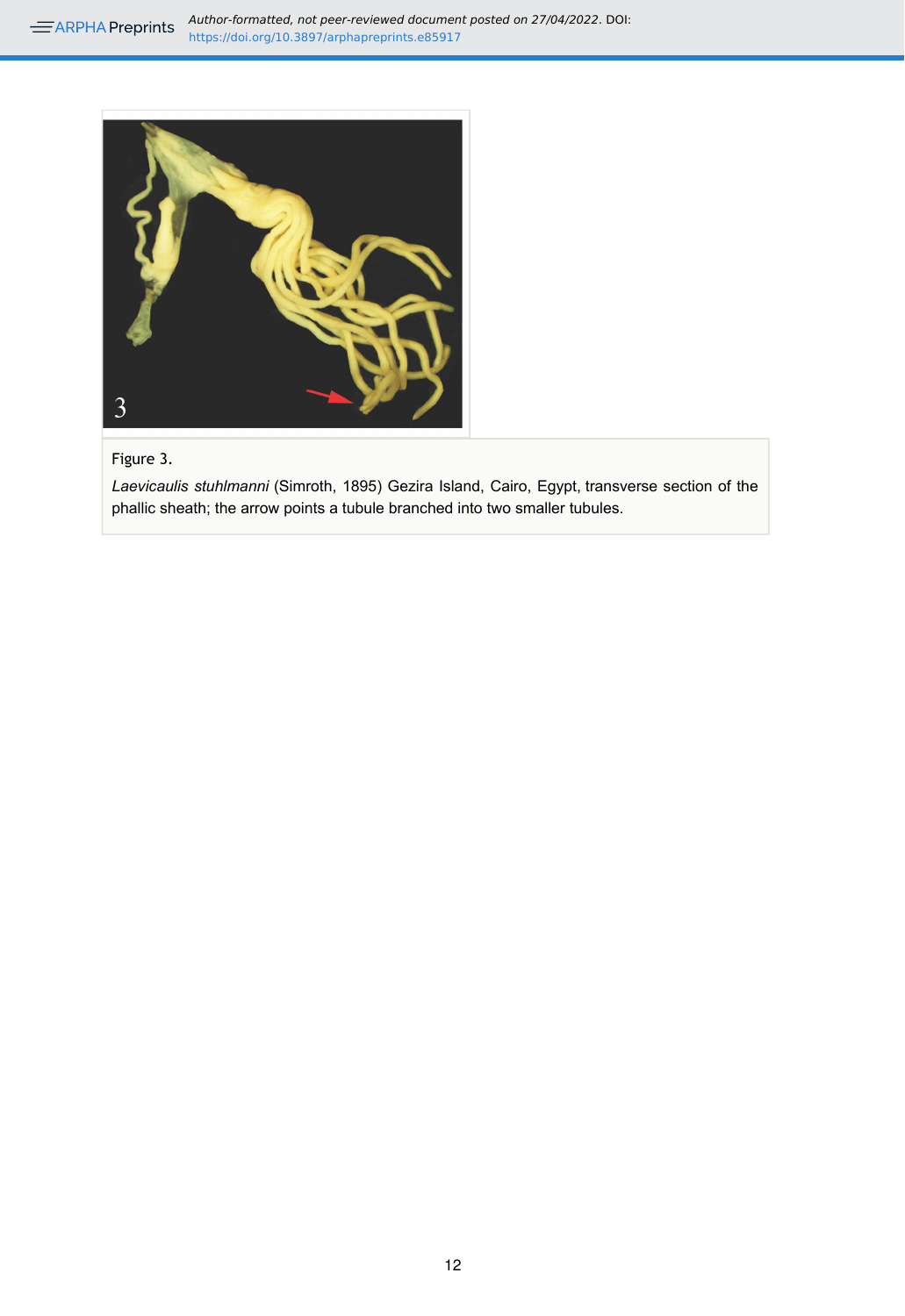<span id="page-13-0"></span>

Figure 4.

*Laevicaulis stuhlmanni* (Simroth, 1895) Gezira Island, Cairo, Egypt, phallus.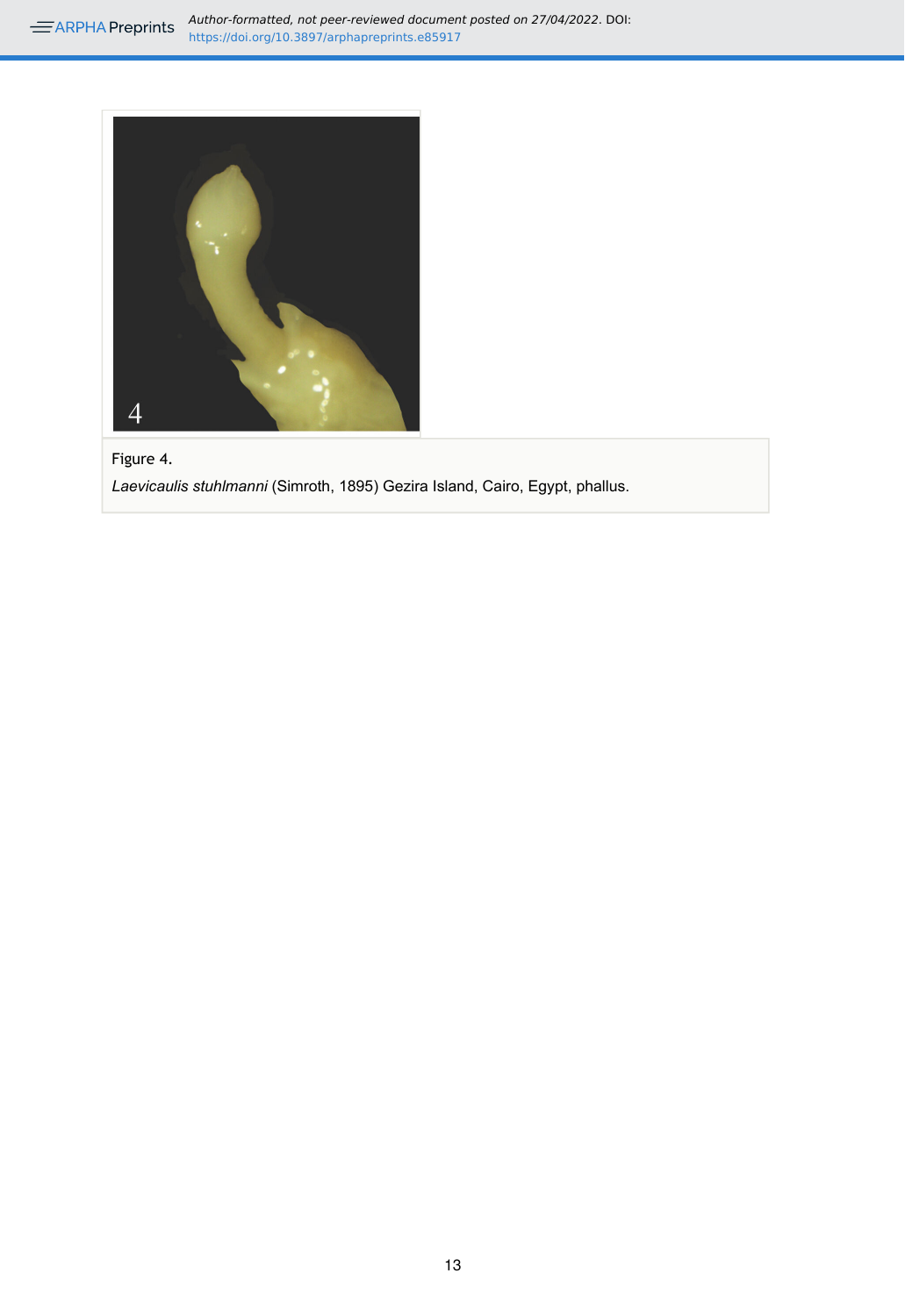<span id="page-14-0"></span>

#### Figure 5.

*Laevicaulis stuhlmanni* (Simroth, 1895) Gezira Island, Cairo, Egypt, the verge with contracted distal part, the phallus gland tip is at the same level with phallus tip.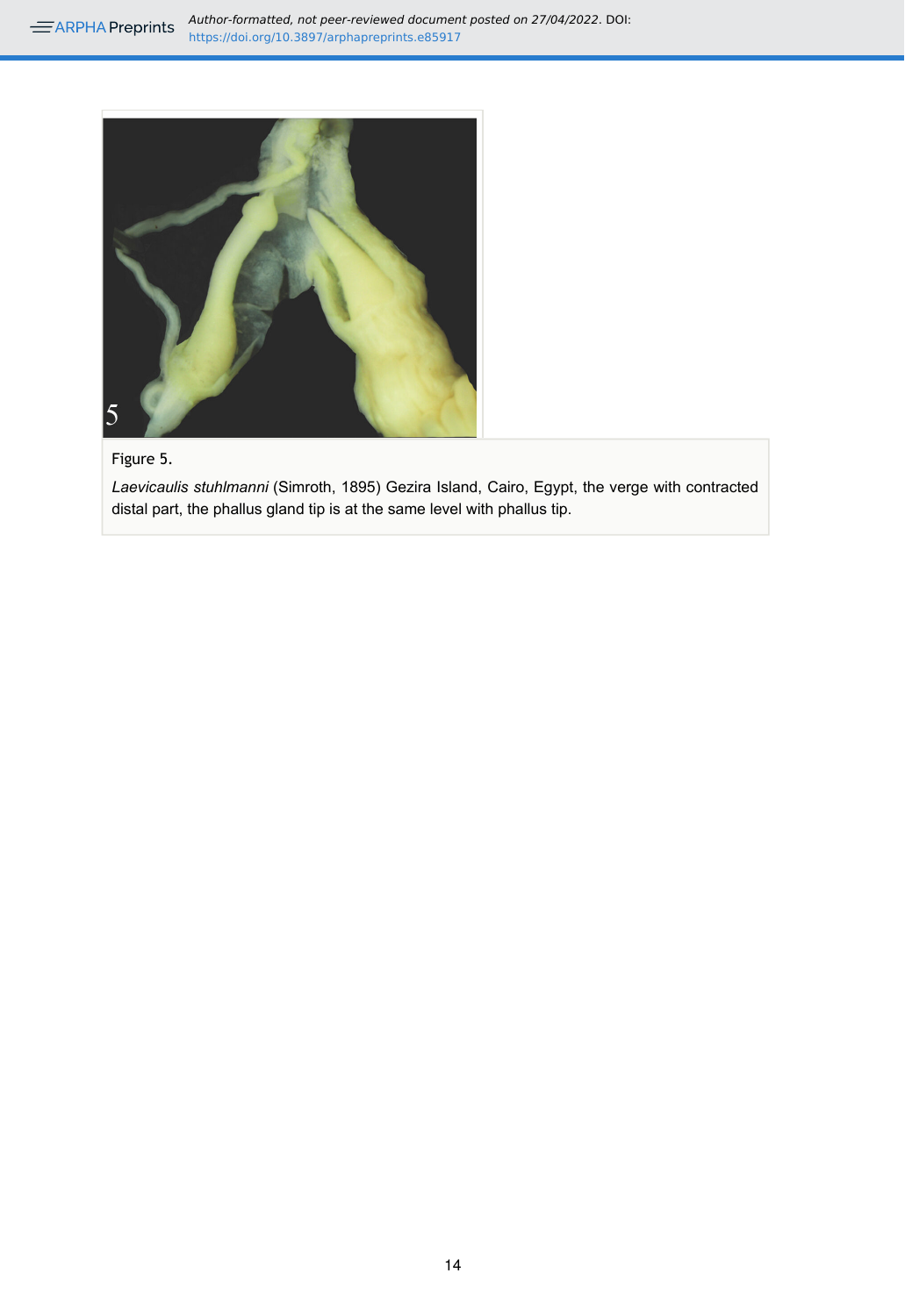<span id="page-15-0"></span>

## Figure 6.

*Laevicaulis stuhlmanni* (Simroth, 1895) Gezira Island, Cairo, Egypt, the verge with erected distal part, the phallic gland tip is not at the same level with phallus tip.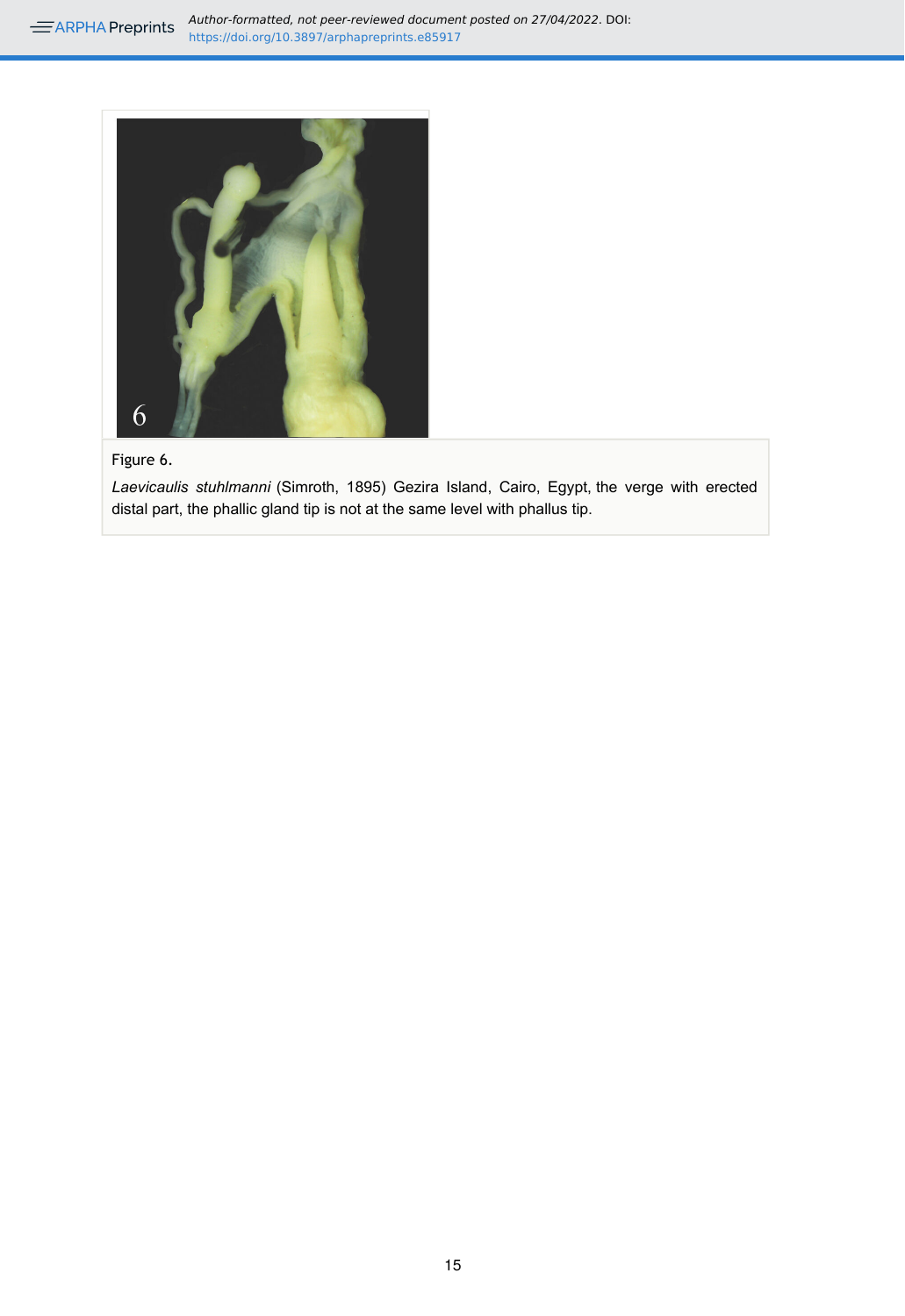**AUTHOR-Formatted, not peer-reviewed document posted on 27/04/2022. DOI:** https://doi.org/10.3897/arphapreprints.e85917

<span id="page-16-0"></span>![](_page_16_Picture_1.jpeg)

## Figure 7.

*Laevicaulis stuhlmanni* (Simroth, 1895), transverse section of the phallic sheath, on the base of papilla there are around four to five thin lines of wrinkles.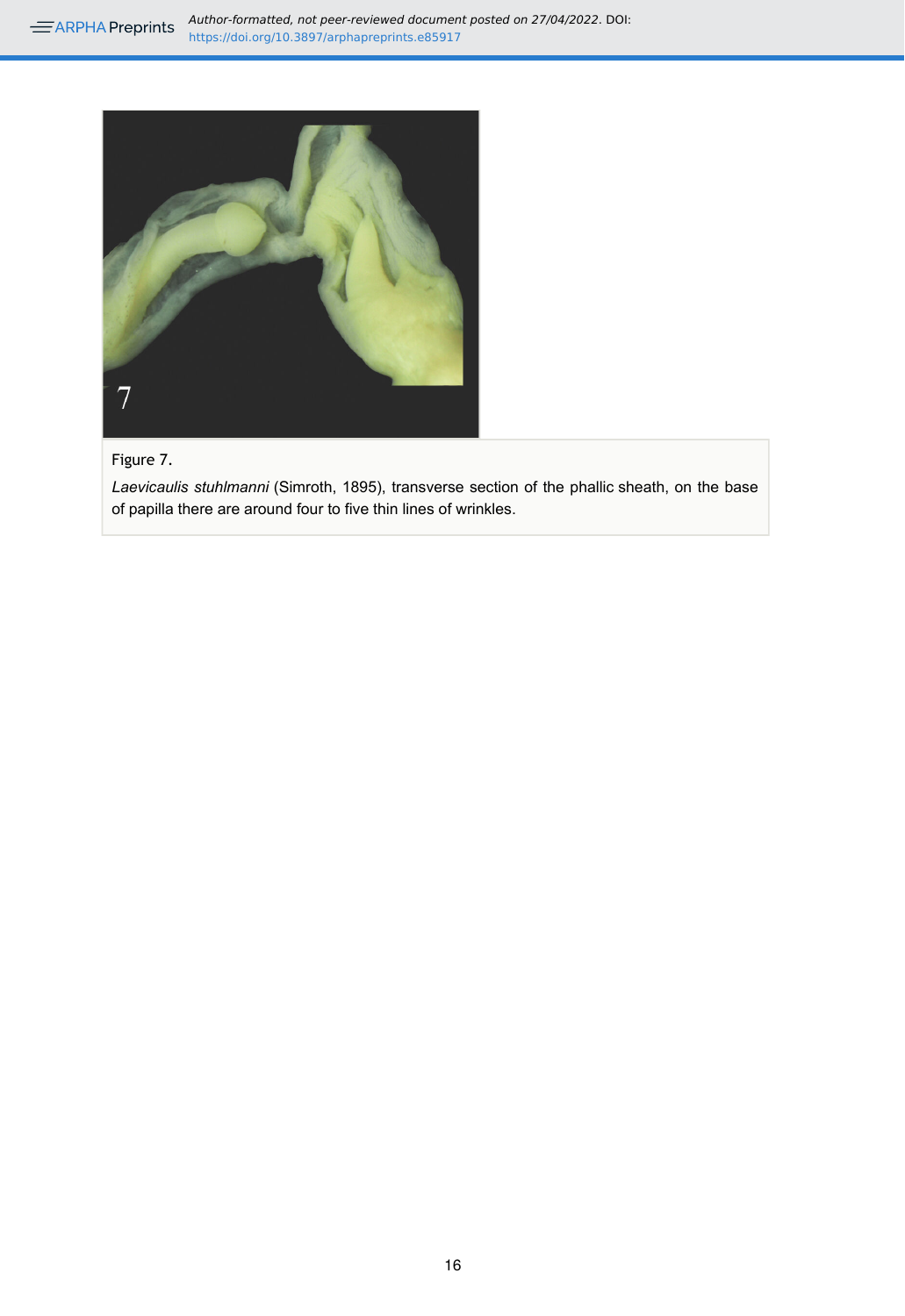<span id="page-17-0"></span>![](_page_17_Figure_1.jpeg)

#### Figure 8.

*Laevicaulis stuhlmanni* (Simroth, 1895). AG, albumen gland; BC, bursa copulatrix; BCD, bursa copulatrix duct; DPD, distal posterior vas deferens; FGP, female genital pore; HG, hermaphroditic gonad; HD, hermaphroditic duct; LD, ligament duct; MD, medium deferens; OV, oviduct; PPD, proximal posterior vas deferens; PR, prostatic gland; TO, tube leading to oviduct.

- **a**: Female reproductive system.
- **b**: Illustartion of the female reproductive system.